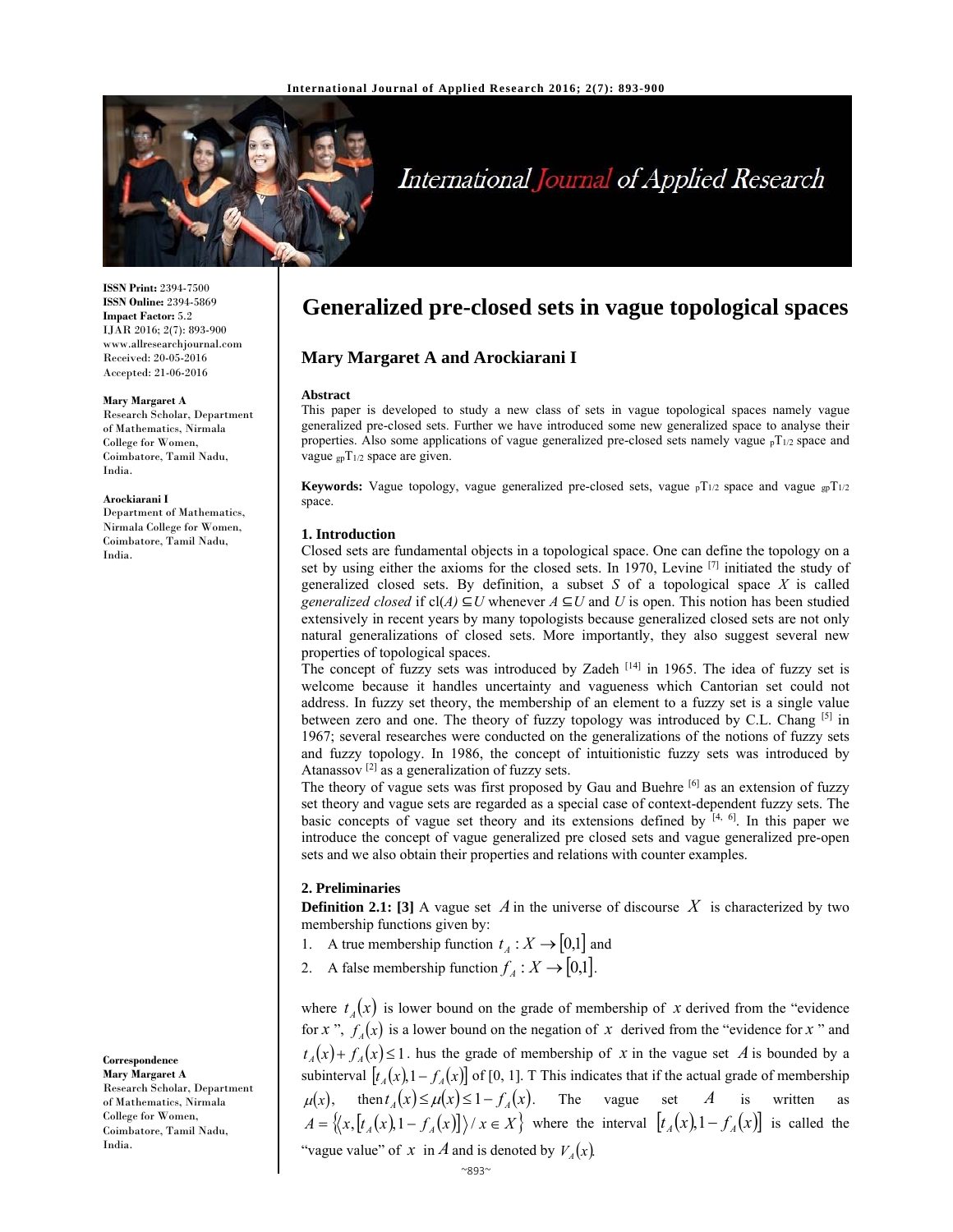**Definition 2.2:** [3] Let *A* and *B* be VSs of the form  $A = \{(x, [t_A(x), 1 - f_A(x)]\}/x \in X\}$  and  $B = \left\{ \left\langle x, \left[ t_{B}(x), 1 - f_{B}(x) \right] \right\rangle / x \in X \right\}$ . Then a)  $A \subseteq B$  if and only if  $t_1(x) \le t_R(x)$  and  $1 - f_1(x) \le 1 - f_R(x)$  for all  $x \in X$ . b)  $A = B$  if and only if  $A \subseteq B$  and  $B \subseteq A$ . c)  $A^c = \{ (x, [f_4(x), 1-t_4(x)] \} / x \in X \}.$ d)  $A \cap B = \{ (x, [(t_A(x) \wedge t_B(x))], ((1 - f_A(x)) \wedge (1 - f_B(x)) ) ] \} / x \in X \}.$ e)  $A \cup B = \{ (x, [(t_A(x)) \vee t_B(x)), ((1 - f_A(x)) \vee (1 - f_B(x)) ) ] \} / x \in X \}.$ For the sake of simplicity, we shall use the notion  $A = \{ (x, [t_A(x), 1 - f_A(x)] ) \}$  instead of  $A = \{ (x, [t_A(x), 1 - f_A(x)]) \mid x \in X \}.$ 

**Definition 2.3:** Let  $(X, \tau)$  be a topological space. A subset *A* of *X* is called:

- i) *semi closed set* (SCS in short)[8] if  $int(cl(A)) \subseteq A$ ,
- ii) *pre- closed set* (PCS in short)[11] if  $cl(int(A)) \subseteq A$ ,
- iii)  $\alpha$  -closed set ( $\alpha$  CS in short)[12] if  $cl(int(cl(A))) \subseteq A$ ,
- iv) *regular closed set* (RCS in short)[13] if  $A = cl(int(A)).$

**Definition 2.4:** Let  $(X, \tau)$  be a topological space. A subset *A* of *X* is called:

- i) *generalized closed (briefly, g-closed)* [7] if  $cl(A) \subseteq U$ , whenever  $A \subseteq U$  and  $U$  is open in  $X$ .
- ii) *generalized semi closed (briefly, gs-closed)* [1] if  $\text{scl}(A) \subseteq U$  whenever  $A \subseteq U$  and  $U$  is open in  $X$ .
- iii) *a-generalized closed* (briefly, *ag-closed*) [9] if  $\alpha$  *cl*(*A*)  $\subseteq$  *U* whenever *A*  $\subseteq$  *U* and *U* is open in *X*.
- iv) *generalized pre closed* (briefly, *gp-closed*) [10] if  $\text{pcl}(A) \subseteq U$  whenever  $A \subseteq U$  and  $U$  is open in  $X$ .

#### **3. Vague Topological Space**

**Definition 3.1:** A vague topology (VT in short) on X is a family  $\tau$  of vague sets (VS in short) in X satisfying the following axioms.

- $0, 1 \in \tau$
- $G_1 \cap G_2 \in \tau$ , for any  $G_1, G_2 \in \tau$
- $\bullet \quad \cup G_i \in \tau \text{ for any family } \{G_i \mid i \in J\} \subseteq \tau.$

In this case the pair  $(X, \tau)$  is called a vague topological space (VTS in short) and any VS in  $\tau$  is known as a vague open set (VOS in short) in *X* .

The complement  $A^c$  of a VOS in a VTS  $(X, \tau)$  is called a vague closed set (VCS in short) in  $X$ .

**Definition 3.2:** Let  $(X, \tau)$  be a VTS and  $A = \{(x, [t_A, 1 - t_A]\})\}$  be a VS in X. Then the vague interior and a vague closure are defined by

- $v$  int $(A) = \bigcup \{ G/G$  is a VOSin *X* and  $G \subseteq A \}$ ,
- $vcl(A) = \bigcap \{ K / K \text{ is a VCS in } X \text{ and } A \subset K \}.$

Note that for any VS  $A$  in $(X, \tau)$ , we have  $vcl(A^c) = (vint(A))^c$  and  $vint(A^c) = (vcl(A))^c$ .

**Definition 3.3:** A VS  $A = \{(x, [t_A, 1 - f_A])\}$  in a VTS  $(X, \tau)$  is said to be a

- i) *vague semi closed set* (VSCS in short) if  $vint(vcl(A)) \subseteq A$ .
- ii) *vague semi open set* (VSOS in short) if  $A \subseteq \text{vcl}(v\text{int}(A)).$
- iii) *vague pre- closed set* (VPCS in short) if  $\text{vel}(vint(A)) \subseteq A$ .
- iv) *vague pre-open set* (VPOS in short) if  $A \subseteq \text{v} \text{int}(\text{vcl}(A)).$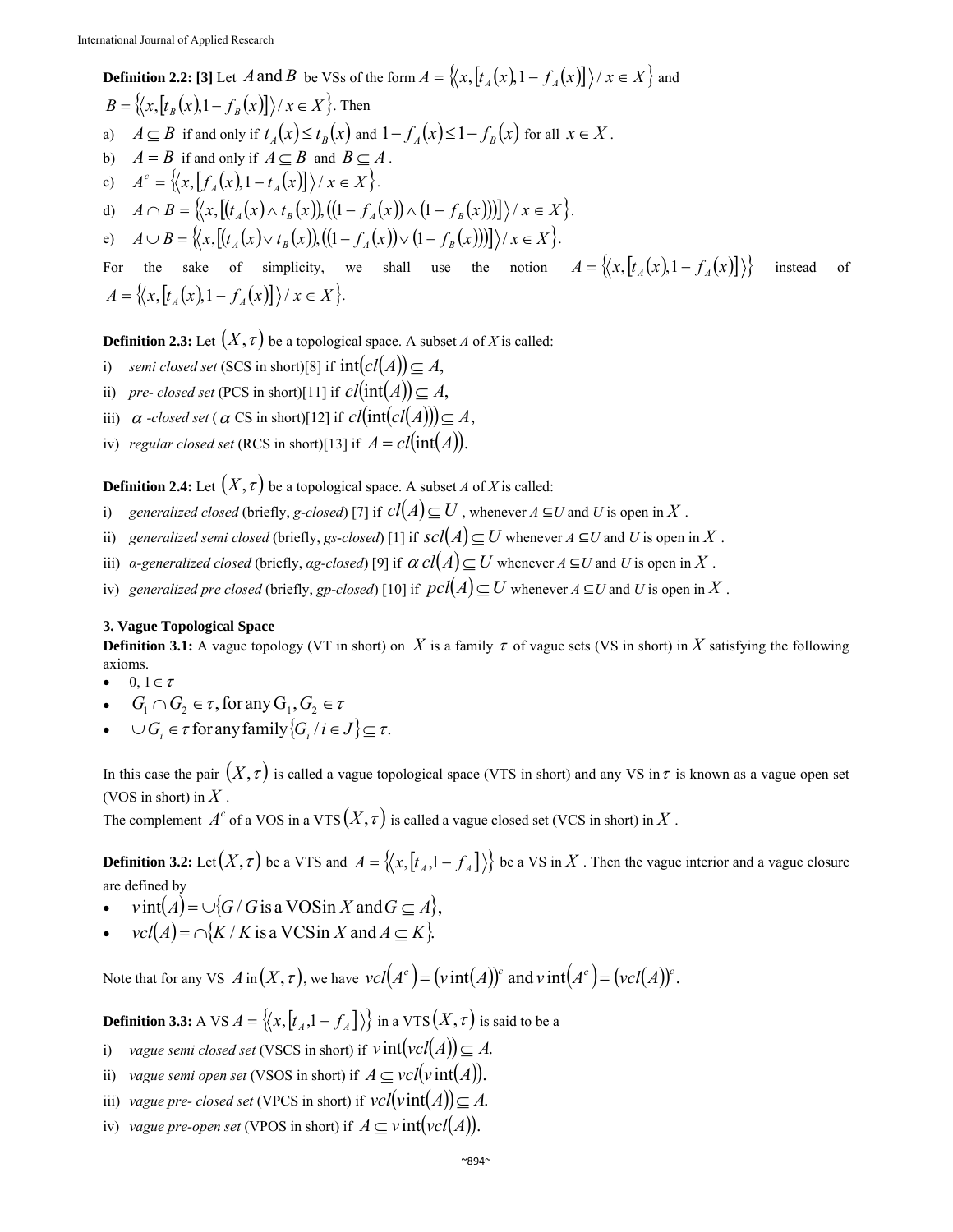- *v*) *vague*  $\alpha$  *-closed set* (V  $\alpha$  CS in short) if  $\text{vel}(v\text{int}(vcl(A))) \subseteq A$ .
- vi) *vague*  $\alpha$  *-open set* (V $\alpha$  OS in short) if  $A \subseteq \text{vint}(\text{vcl}(\text{vint}(A)))$ .
- vii) *vague regular open set* (VROS in short) if  $A = \text{vint}(\text{vcl}(A)).$
- viii) *vague regular closed set* (VRCS in short) if  $A = \text{vcl}(v \text{ int}(A)).$

**Definition 3.4:** Let *A* be a VS of a VTS  $(X, \tau)$ . Then the vague semi interior of  $A$  (*vs* int  $(A)$  in short) and vague semi closure of  $A$  (*vscl*( $A$ ) in short) are defined by

- $v\sin(A) = \bigcup \{ G/G \}$  is a VSOSin *X* and  $G \subseteq A \}$ ,
- $\text{vscl}(A) = \bigcap \{ K/K \text{ is a VSCSin } X \text{ and } A \subseteq K \}.$

**Result 3.5:** Let *A* be a VS of a VTS  $(X, \tau)$ , then

- $\text{Var}(A) = A \cup \text{vint}(\text{vcl}(A))$
- $\lim_{\text{ii)}$  *vs*  $\text{int}(A) = A \cap \text{vcl}(\text{vint}(A))$

**Definition 3.6:** Let *A* be a VS of a VTS  $(X, \tau)$ . Then the vague alpha interior of  $A(v\alpha)$  in short) and vague alpha closure of  $A(\text{vac} l(A))$  in short) are defined by

- $v\alpha$  int(A) =  $\bigcup$ {*G* / *G* is a V $\alpha$  OS in *X* and *G*  $\subseteq$  A},
- $v\alpha \text{ } cl(A) = \bigcap \{K/K \text{ is a } V\alpha \text{ } CS\text{ in } X \text{ and } A \subseteq K\}.$

**Result 3.7:** Let *A* be a VS of a VTS  $(X, \tau)$ , then

- $i$   $\alpha$  *cl*(*A*) = *A*  $\cup$  *vcl*(*v*int(*vcl*(*A*)))
- $\alpha$  *i*)  $v\alpha$  int(*A*) = *A*  $\sim$  *v* int(*vcl*(*v* int(*A*)))

**Definition 3.8:** A VS *A* of a VTS  $(X, \tau)$  is said to be a *vague generalized closed set* (VGCS in short) if  $vel(A) \subseteq U$ whenever  $A \subseteq U$  and  $U$  is a VOS in  $X$ .

**Definition 3.9:** A VS *A* of a VTS  $(X, \tau)$  is said to be a *vague generalized semi closed set* (VGSCS in short) if  $\text{v}\text{ } s\text{ } c\text{ } l(A) \subseteq U$  whenever  $A \subseteq U$  and  $U$  is a VOS in  $X$ .

**Definition 3.10:** A VS  $\vec{A}$  of a VTS  $(X, \tau)$  is said to be a *vague alpha generalized closed set* ( $V\alpha$  GCS in short) if  $v \alpha c l(A) \subseteq U$  whenever  $A \subseteq U$  and U is a VOS in X.

**Definition 3.11:** Let  $(X, \tau)$  be a VTS and  $A = \{(x, [t_A, 1 - t_A]\})\}$  be a VS in X. The vague pre interior of A is denoted by  $vp\text{ int}(A)$  and is defined by the union of all vague pre-open sets of X which are contained in A. The intersection of all vague pre-closed sets containing *A* is called the pre-closure of *A* and is denoted by  $vpcl(A)$ .

- $vp$  int $(A) = \bigcup \{ G/G$  is a VPOS in *X* and  $G \subseteq A \}$ ,
- $\text{vpcl}(A) = \bigcap \{ K / K \text{ is a VPCSin } X \text{ and } A \subseteq K \}.$

**Result 3.12:** Let *A* be a VS of a VTS  $(X, \tau)$ , then  $\nu pcl(A) = A \cup \nu cl(\nu int(A))$ 

#### **4. Vague generalized pre-closed set:**

In this section we introduce vague generalized pre-closed set and some of its properties.

**Definition 4.1:** A VS *A* is said to be a vague generalized pre-closed set (VGPCS in short) in  $(X, \tau)$  if  $vpcl(A) \subseteq U$ whenever  $A \subseteq U$  and U is a VOS in X. The family of all VGPCSs of a VTS  $(X, \tau)$  is denoted by VGPC  $(X)$ .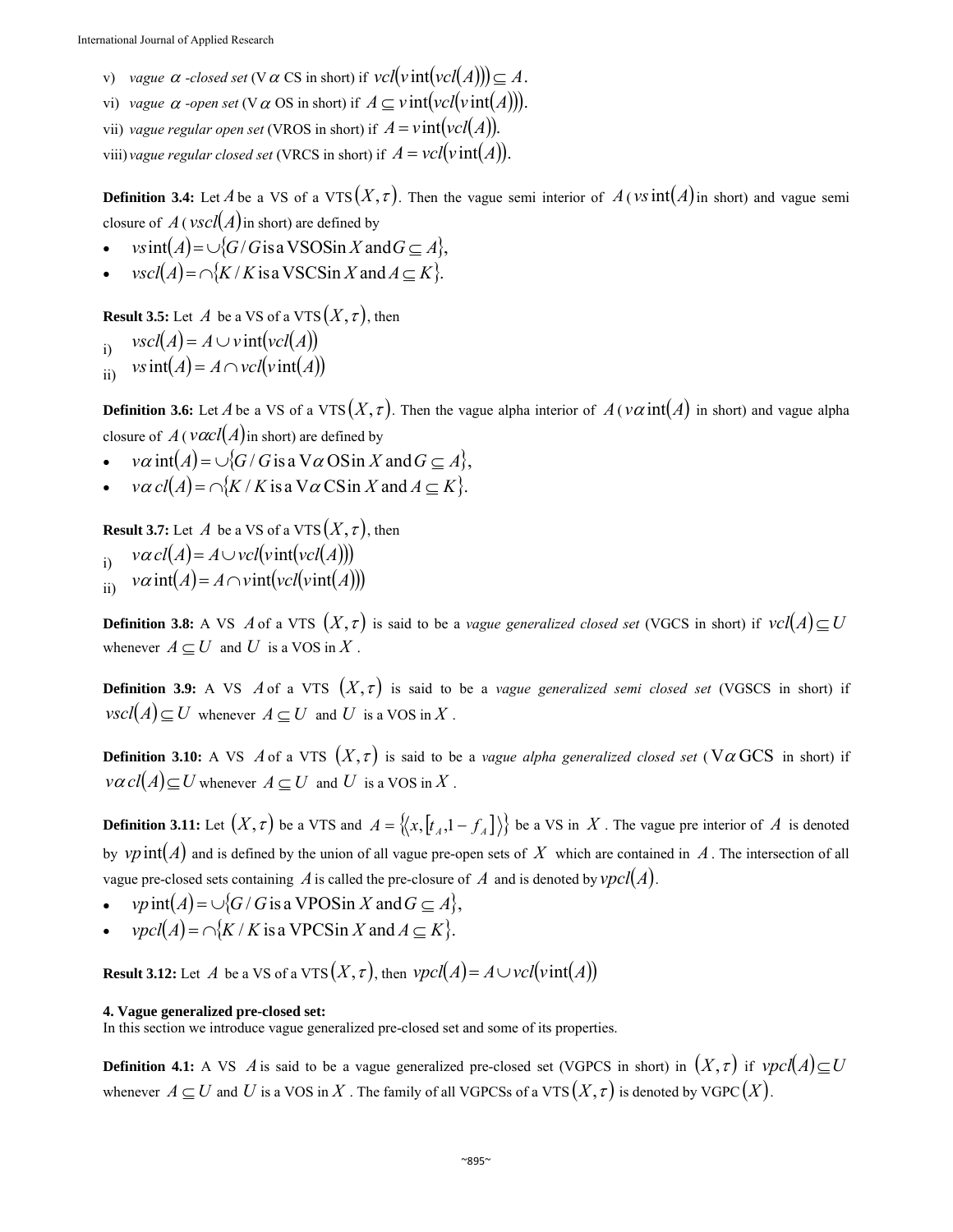**Example 4.2:** Let  $X = \{a, b\}$  and let  $\tau = \{0, G, 1\}$  is a VT on *X*, where  $G = \{(x, [0.4, 0.7], [0.3, 0.5]\})\}$ . Then the VS  $A = \{(x, [0.1, 0.5], [0.3, 0.6]\})\}$  is a VGPCS in *X*.

**Theorem 4.3:** Every VCS is a VGPCS but not conversely.

**Proof:** Let *A* be a VCS in *X* and let  $A \subseteq U$  and *U* is a VOS in  $(X, \tau)$ . Since  $vpcl(A) \subseteq vcl(A)$  and *A* is a VCS in *X*,  $\text{vol}(A) \subseteq \text{vol}(A) = A \subseteq U$ . Therefore *A* is a VGPCS in *X*.

**Example 4.4:** Let  $X = \{a, b\}$  and let  $\tau = \{0, G, 1\}$  is a VT on X, where  $G = \{(x, [0.5, 0.6], [0.3, 0.5]\})\}$ . Then the VS  $A = \{(x, [0.3, 0.4], [0.6, 0.8])\}$  is a VGPCS in *X* but not a VCS in *X*.

**Theorem 4.5:** Every  $\nabla \alpha$  CS is a VGPCS but not conversely.

**Proof:** Let *A* be a V  $\alpha$  CS in *X* and let  $A \subseteq U$  and *U* is a VOS in  $(X, \tau)$ . By hypothesis,  $vel(vint(vA))) \subseteq A$ . Since  $A \subseteq vcl(A)$ ,  $vcl(vint(A)) \subseteq vcl(vint(vcl(A))) \subseteq A$ . Hence  $vpl(A) \subseteq A \subseteq U$ . Therefore *A* is a VGPCS in *X*.

**Example 4.6:** Let  $X = \{a, b\}$  and let  $\tau = \{0, G, 1\}$  is a VT on *X*, where  $G = \{(x, [0.5, 0.6], [0.3, 0.7]\})\}$ . Then the VS  $A = \{(x, [0.5, 0.6], [0.3, 0.5]\})\}$  is a VGPCS in *X* but not a V  $\alpha$  CS in *X* since  $vel(vint(vcl(A))) = 1 \subset \mathcal{A}$ .

**Theorem 4.7:** Every VGCS is a VGPCS but not conversely.

**Proof:** Let *A* be a VGCS in *X* and let  $A \subseteq U$  and *U* is a VOS in  $(X, \tau)$ . Since  $vpcl(A) \subseteq vcl(A)$  and by hypothesis,  $\text{vpcl}(A) \subseteq U$ . Therefore *A* is a VGPCS in *X*.

**Example 4.8:** Let  $X = \{a, b\}$  and let  $\tau = \{0, G, 1\}$  is a VT on *X*, where  $G = \{(x, [0.5, 0.9], [0.6, 0.7]\})\}$ . Then the VS  $A = \{(x, [0.3, 0.4], [0.2, 0.4]\})\}$  is a VGPCS in *X* but not a VGCS in *X* since  $vcl(A) = 1 \not\subset G$ .

**Theorem 4.9:** Every VRCS is a VGPCS but not conversely.

**Proof:** Let *A* be a VRCS in *X*. By Definition 3.3,  $A = \text{vel}(v \text{ int}(A))$ . This implies  $\text{vel}(A) = \text{vel}(v \text{ int}(A))$ . Therefore  $\text{vol}(A) = A$ . That is *A* is a VCS in *X*. By Theorem 4.3, *A* is a VGPCS in *X*.

**Example 4.10:** Let  $X = \{a,b\}$  and let  $\tau = \{0,G,1\}$  is a VT on X, where  $G = \{(x,[0.3,0.5],[0.4,0.6])\}$ . Then the VS  $A = \{(x, [0.5, 0.8], [0.4, 0.7])\}$  is a VGPCS in *X* but not a VRCS in *X* since  $vcl(v \text{ int}(A)) = \{(x, [0.5, 0.7], [0.4, 0.6]\}) \neq A.$ 

**Theorem 4.11:** Every VPCS is a VGPCS but not conversely.

**Proof:** Let *A* be a VPCS in *X* and let  $A \subseteq U$  and *U* is a VOS in  $(X, \tau)$ . By Definition 3.3,  $vel(vint(A)) \subseteq A$ . This implies  $\text{vpcl}(A) = A \cup \text{vcl}(\text{vint}(A)) \subseteq A$ . Therefore  $\text{vpcl}(A) \subseteq U$ . Hence *A* is a VGPCS in *X*.

**Example 4.12:** Let  $X = \{a,b\}$  and let  $\tau = \{0,G,1\}$  is a VT on *X*, where  $G = \{(x,[0.4,0.7],[0.4,0.8])\}$ . Then the VS  $A = \{(x, [0.5, 0.8], [0.6, 0.9]\})\}$  is a VGPCS in *X* but not a VPCS in *X* since  $vcl(vint(A)) = 1 \not\subset A$ . **Theorem 4.13:** Every  $\nabla \alpha$  GCS is a VGPCS but not conversely.

**Proof:** Let *A* be a V  $\alpha$  GCS in *X* and let  $A \subseteq U$  and *U* is a VOS in  $(X, \tau)$ . By Result 3.7,  $A \cup \text{vel}(v\text{ int}(vcl(A))) \subseteq U$ . This implies  $\text{vel}(v\text{ int}(vcl(A))) \subseteq U$  and  $\text{vel}(v\text{ int}(A)) \subseteq U$ . Therefore  $\text{vpcl}(A) = A \cup \text{vcl}(\text{vint}(A)) \subseteq U$ . Hence *A* is a VGPCS in *X*.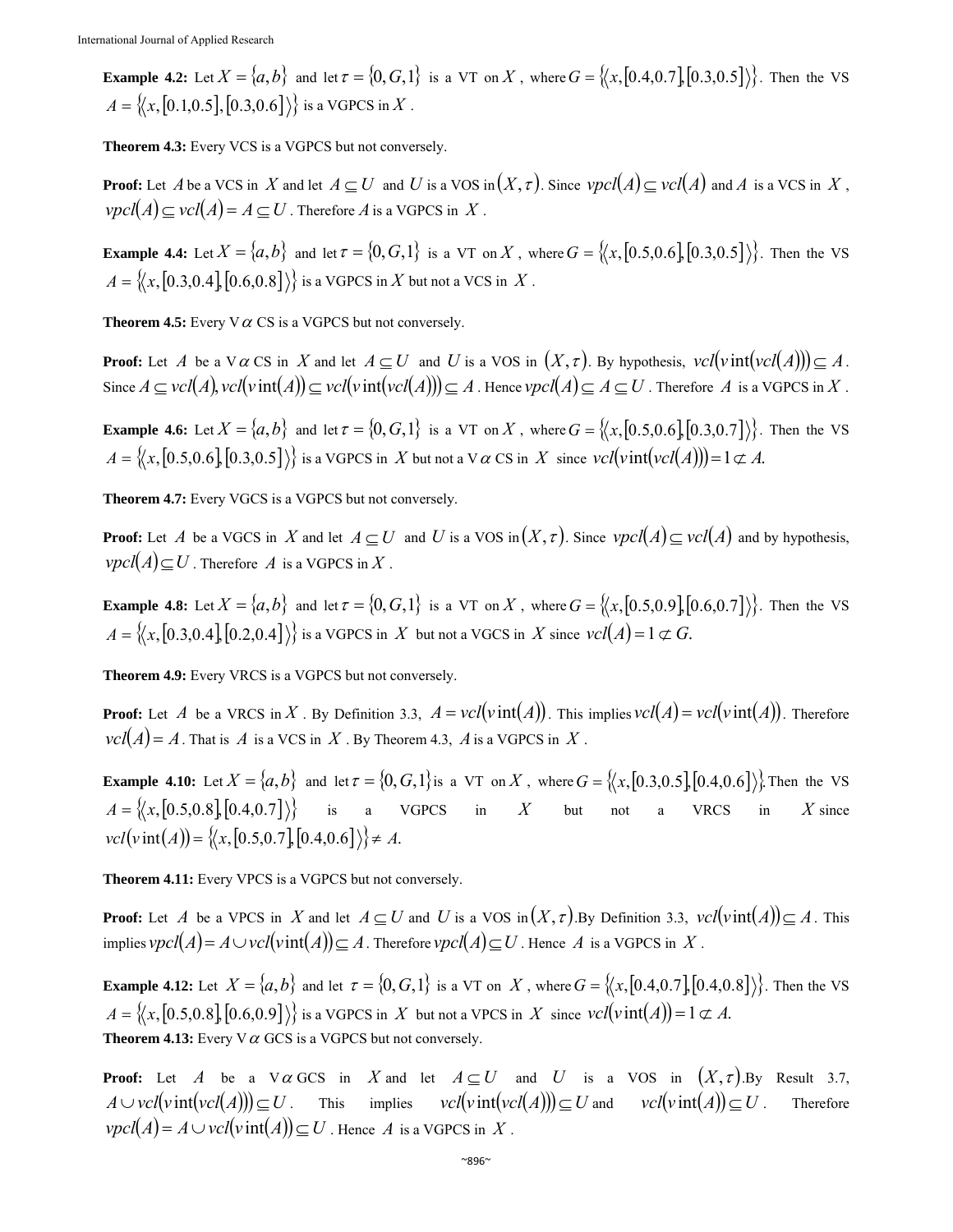**Example 4.14:** Let  $X = \{a, b\}$  and let  $\tau = \{0, G, 1\}$  is a VT on *X*, where  $G = \{(x, [0.2, 0.5], [0.3, 0.5]\})\}$ . Then the VS  $A = \{(x, [0.1, 0.4], [0.2, 0.3]\})\}$  is a VGPCS in *X* but not a V  $\alpha$  GCS in *X* since  $\text{vacl}(A) = 1 \subset G$ .

**Proposition 4.15:** VSCS and VGPCS are independent to each other.

**Example 4.16:** Let  $X = \{a, b\}$  and let  $\tau = \{0, G, 1\}$  is a VT on *X*, where  $G = \{(x, [0.2, 0.5], [0.3, 0.5]\})\}$ . Then the VS  $A = G$  is a VSCS in *X* but not a VGPCS in *X* since  $A \subseteq T$  but  $vpcl(A) = 1 \not\subset G$ .

**Example 4.17:** Let  $X = \{a, b\}$  and let  $\tau = \{0, G, 1\}$  is a VT on *X*, where  $G = \{(x, [0.6, 0.7], [0.5, 0.8]\})\}$ . Then the VS  $A = \{(x, [0.4, 0.7], [0.6, 0.9]\})\}$  is a VGPCS in *X* but not a VSCS in *X* since  $v \text{ int}(vcl(A)) = 1 \not\subset A$ .

**Proposition 4.18:** VGSCS and VGPCS are independent to each other.

**Example 4.19:** Let  $X = \{a, b\}$  and let  $\tau = \{0, G, 1\}$  is a VT on X, where  $G = \{(x, [0.3, 0.4], [0.2, 0.5]\})\}$ . Then the VS  $A = T$  is a VGSCS in *X* but not a VGPCS in *X* since  $A \subseteq G$  but  $vpcl(A) = \{(x, [0.6, 0.7], [0.5, 0.8]\}) \subset G$ .

**Example 4.20:** Let  $X = \{a, b\}$  and let  $\tau = \{0, G, 1\}$  is a VT on *X*, where  $G = \{(x, [0.2, 0.4], [0.3, 0.4]\})\}$ . Then the VS  $A = \{(x, [0.1, 0.3], [0.3, 0.4]\})\}$  is a VGPCS in *X* but not a VGSCS in *X* since  $\langle \text{vsc1}(A) = \{ \langle x, [0.6, 0.8], [0.6, 0.7] \rangle \} \subset G$ .

Summing up the above theorems, we have the following implication.



Fig 1

In this diagram by "A  $\rightarrow$  B" we mean A implies B but not conversely and "A  $\leftrightarrow$ B" means A and B are independent of each other. None of them is reversible.

**Remark 4.21:** The union of any two VGPCSs is not a VGPCS in general as seen in the following example.

**Example 4.22:** Let  $X = \{a, b\}$  and let  $G = \{(x, [0.3, 0.7], [0.3, 0.8]\})\}$ . Then  $\tau = \{0, G, 1\}$  is a VT on *X* and the VSs  $A = \{(x, [0.2, 0.8], [0.6, 0.7]\})\}, B = \{(x, [0.5, 0.8], [0.5, 0.8]\})$  are VGPCSs but  $A \cup B$  is not a VGPCS in  $X$ .

# **5. Vague generalized pre-open set**

In this section we introduce vague generalized pre-open set and some of its properties.

**Definition 5.1:** A VS  $\vec{A}$  is said to be a vague generalized pre-open set (VGPOS in short) in  $(X, \tau)$  if the complement  $A^c$  is a VGPCS in X. The family of all VGPOSs of a VTS  $(X, \tau)$  is denoted by VGPO(X).

**Example 5.2:** Let  $X = \{a, b\}$  and let  $\tau = \{0, G, 1\}$  is a VT on *X*, where  $G = \{(x, [0.5, 0.6], [0.4, 0.7]\})\}$ . Then the VS  $A = \{(x, [0.5, 0.7], [0.4, 0.6])\}$  is a VGPOS in *X*.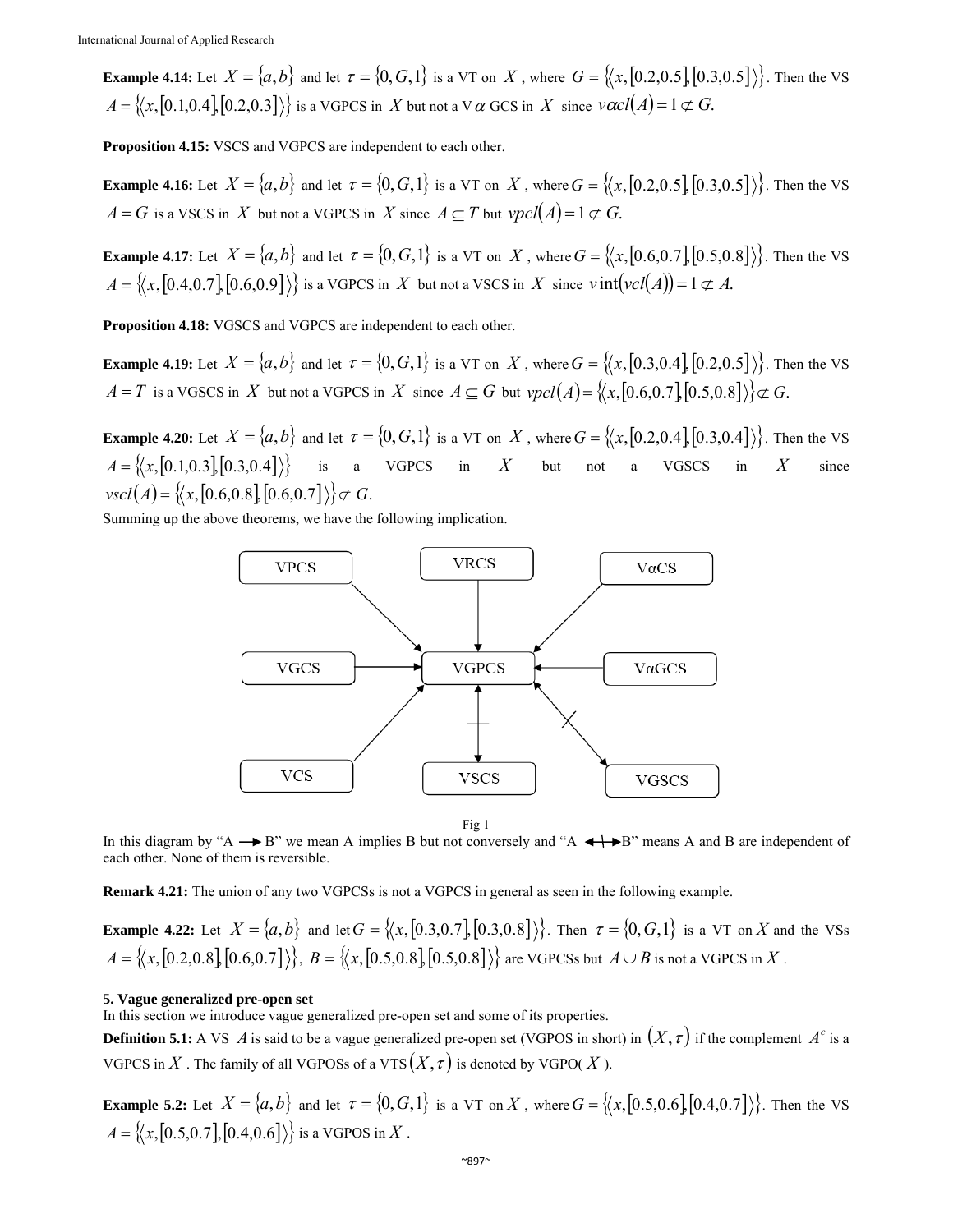**Theorem 5.3:** For any VTS $(X, \tau)$ , we have the following:

- Every VOS is a VGPOS
- Every VSOS is a VGPOS
- Every  $V \alpha$  OS is a VGPOS
- Every VPOS is a VGPOS. But the converses are not true in general.

**Proof:** Straight forward.

The converse of the above statements need not be true which can be seen from the following examples.

**Example 5.4:** Let  $X = \{a,b\}$  and  $G = \{(x, [0.6, 0.7], [0.5, 0.7])\}$ . Then  $\tau = \{0, G, 1\}$  is a VT on X. The VS  $A = \{(x, [0.5, 0.6], [0.4, 0.7]\})\}$  is a VPSOS in  $(X, \tau)$  but not a VOS in  $X$ .

**Example 5.5:** Let  $X = \{a,b\}$  and  $G = \{(x, [0.5, 0.6], [0.6, 0.7])\}$ . Then  $\tau = \{0, G, 1\}$  is a VT on X. The VS  $A = \{(x, [0.6, 0.8], [0.4, 0.7]\})\}$  is a VPSOS in  $(X, \tau)$  but not a VSOS in  $X$ .

**Example 5.6:** Let  $X = \{a,b\}$  and  $G = \{(x, [0.4, 0.5], [0.4, 0.7]\})\}$ . Then  $\tau = \{0, G, 1\}$  is a VT on X. The VS  $A = \{(x, [0.3, 0.5], [0.4, 0.6]\})\}$  is a VPSOS in  $(X, \tau)$  but not a V  $\alpha$  OS in X.

**Example 5.7:** Let  $X = \{a,b\}$  and  $G = \{(x, [0.6, 0.7], [0.5, 0.6])\}$ . Then  $\tau = \{0, G, 1\}$  is a VT on X. The VS  $A = \{(x, [0.2, 0.4], [0.2, 0.5]\})\}$  is a VPSOS in  $(X, \tau)$  but not a VPOS in X.

**Theorem 5.8:** Let  $(X, \tau)$  be a VTS. If  $A \in VGPO(X)$  then  $V \subseteq Vint(vcl(A))$  whenever  $V \subseteq A$  and *V* is VCS in *X*.

**Proof:** Let  $A \in VGPO(X)$ . Then  $A^c$  is a VGPCS in X. Therefore  $vpcl(A^c) \subseteq U$  whenever  $A^c \subseteq U$  and U is a VOS in X. That is  $vcl(vint(A^c)) \subseteq U$ . This implies  $U^c \subseteq vint(vcl(A))$  whenever  $U^c \subseteq A$  and  $U^c$  is VCS in X. Replacing  $U^c$  by *V*, we get  $V \subseteq \text{vint}(\text{vcl}(A))$  whenever  $V \subseteq A$  and *V* is VCS in *X*.

**Theorem 5.9:** Let  $(X, \tau)$  be a VTS. Then for every  $A \in VGPO(X)$  and for every  $B \in VS(X)$ ,  $vp$  int  $(A) \subseteq B \subseteq A$ implies  $B \in VGPO(X)$ .

**Proof:** By hypothesis  $A^c \subseteq B^c \subseteq (vp\operatorname{int}(A))^c$ . Let  $B^c \subseteq U$  and U be a VOS. Since  $A^c \subseteq B^c$ ,  $A^c \subseteq U$ . But  $A^c$  is a VGPCS,  $vpcl(A^c) \subseteq U$ . Also  $B^c \subseteq (vp\operatorname{int}(A))^c = vpcl(A^c)$ . Therefore  $vpcl(B^c) \subseteq vpcl(A^c) \subseteq U$ . Hence  $B^c$  is a VGPCS. Which implies *B* is a VGPOS of *X* .

**Remark 5.10:** The intersection of any two VGPOSs is not a VGPOS in general as seen in the following example.

**Example 5.11:** Let  $X = \{a, b\}$  and let  $G = \{(x, [0.1, 0.2], [0.4, 0.5]\})\}$ . Then  $\tau = \{0, G, 1\}$  is a VT on X and the VSs  $A = \{(x, [0.6, 0.9], [0.5, 0.8]\}\}, B = \{(x, [0.6, 0.7], [0.6, 0.6]\})\}$  are VGPOSs but  $A \cap B$  is not a VGPOS in *X*.

**Theorem 5.12:** A VS *A* of a VTS  $(X, \tau)$  is a VGPOS if and only if  $F \subseteq \nu p$  int $(A)$  whenever *F* is a VCS and  $F \subseteq A$ .

**Proof: Necessity:** Suppose *A* is a VGPOS in *X*. Let *F* be a VCS and  $F \subseteq A$ . Then  $F^c$  is a VOS in *X* such that  $A^c \subseteq F^c$ . Since  $A^c$  is a VGPCS, we have  $\text{vpcl}(A^c) \subseteq F^c$ . Hence  $(\text{vp}\inf(A))^c \subseteq F^c$ . Therefore  $F \subseteq \text{vp}\inf(A)$ .

**Sufficiency:** Let *A* be a VS of *X* and let  $F \subseteq Vp$  int $(A)$  whenever *F* is a VCS and  $F \subseteq A$ . Then  $A^c \subseteq F^c$  and  $F^c$  is a VOS. By hypothesis,  $(p \text{ int}(A))^c \subseteq F^c$  which implies  $\text{vpcl}(A^c) \subseteq F^c$ . Therefore  $A^c$  is a VGPCS of *X*. Hence *A* is a VGPOS of *X* .

**Corollary 5.13:** A VS *A* of a VTS  $(X, \tau)$  is a VGPOS if and only if  $F \subseteq \text{vint}(\text{vol}(A))$  whenever *F* is a VCS and  $F \subseteq A$ .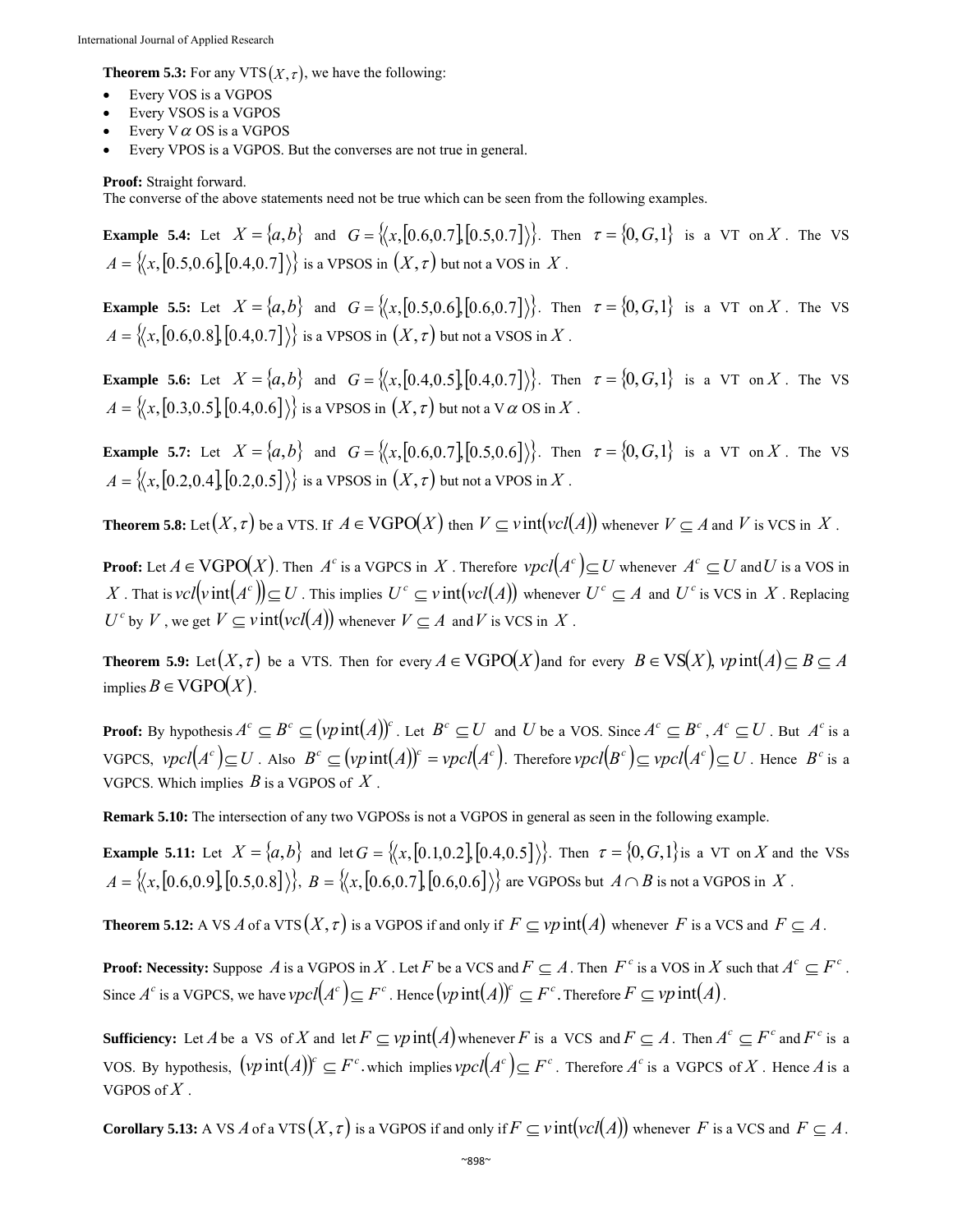**Proof: Necessity:** Suppose *A* is a VGPOS in *X*. Let *F* be a VCS and  $F \subseteq A$ . Then  $F^c$  is a VOS in *X* such that  $A^c \subseteq F^c$ . Since  $A^c$  is a VGPCS, we have  $\text{vpcl}(A^c) \subseteq F^c$ . Therefore  $\text{vcl}(\text{vint}(A^c)) \subseteq F^c$ . Hence  $(\text{vint}(\text{vcl}(A)))^c \subseteq F^c$ . This implies  $F \subset \text{v}$  int( $\text{vcl}(A)$ ).

**Sufficiency:** Let *A* be a VS of *X* and let  $F \subseteq \text{vint}(vel(A))$  whenever *F* is a VCS and  $F \subseteq A$ . Then  $A^c \subseteq F^c$  and  $F^c$  is a VOS. By hypothesis,  $(v\text{int}(vcl(A)))^c \subseteq F^c$ . Hence  $vcl(v\text{int}(A^c)) \subseteq F^c$ , which implies  $vpcl(A^c) \subseteq F^c$ . Hence A is a VGPOS of  $X$ .

**Theorem 5.14:** For a VS  $A$ ,  $A$  is a VOS and a VGPCS in  $X$  if and only if  $A$  is a VROS in  $X$ .

**Proof: Necessity:** Let *A* be a VOS and a VGPCS in *X*. Then  $\text{vpcl}(A) \subseteq A$ . This implies  $\text{vcl}(v\text{int}(A)) \subseteq A$ . Since *A* is a VOS, it is a VPOS. Hence  $A \subseteq \text{vint}(\text{vcl}(A))$ . Therefore  $A = \text{vint}(\text{vcl}(A))$ . Hence A is a VROS in X.

**Sufficiency:** Let *A* be a VROS in *X*. Therefore  $A = \text{v}$  int $(\text{vcl}(A))$ . Let  $A \subseteq U$  and *U* is a VOS in *X*. This implies  $\mathit{vpcl}(A) \subseteq A$ . Hence *A* is a VGPCS in *X*.

### **6. Applications of vague generalized pre-closed sets:**

In this section we provide some applications of vague generalized pre-closed sets.

**Definition 6.1:** A VTS  $(X, \tau)$  is said to be a vague  $_{p}T_{1/2}$  (V  $_{p}T_{1/2}$  in short) space if every VGPCS in *X* is a VCS in *X*.

**Definition 6.2:** A VTS  $(X, \tau)$  is said to be a vague  $_{\text{ep}}T_{1/2}$  (V  $_{\text{ep}}T_{1/2}$  in short) space if every VGPCS in *X* is a VPCS in *X*.

**Theorem 6.3:** Every V  $_{p}T_{1/2}$  space is a V  $_{gp}T_{1/2}$  space. But the converse is not true in general.

**Proof:** Let *X* be a  $V_p T_{1/2}$  space and let *A* be a VGPCS in *X*. By hypothesis *A* is a VCS in *X*. Since every VCS is a VPCS,  $\overline{A}$  is a VPCS in  $\overline{X}$ . Hence  $\overline{X}$  is a V<sub>gp</sub>T<sub>1/2</sub> space.

**Example 6.4:** Let  $X = \{a,b\}$  and  $G = \{(x, [0.4, 0.5], [0.4, 0.7])\}$ . Then  $\tau = \{0, G, 1\}$  is a VT on X. Let  $A = \{(x, [0.6, 0.7], [0.5, 0.6])\}$ . Then  $(X, \tau)$  is a V<sub> gp</sub>T<sub>1/2</sub> space. But it is not a V<sub>p</sub>T<sub>1/2</sub> space since *A* is VGPCS but not VCS in  $X$ .

**Theorem 6.5:** Let  $(X, \tau)$  be a VTS and  $X$  is a V  $_{p}T_{1/2}$  space then,

- i) Any union of VGPCSs is a VGPCS.
- ii) Any intersection of VGPOSs is a VGPOS.

**Proof:** i) Let  $\{A_i\}_{i\in I}$  is a collection of VGPCSs in a V<sub>p</sub>T<sub>1/2</sub> space  $(X, \tau)$ . Therefore every VGPCS is a VCS. But the union of VCS is a VCS. Hence the union of VGPCS is a VGPCS in *X*.(ii) it can be proved by taking complement of (i).

**Theorem 6.6:** A VTS *X* is a V  $_{\text{gp}} T_{1/2}$  space if and only if  $\text{VGPO}(X) = \text{VPO}(X)$ .

**Proof: Necessity:** Let *A* be a VGPOS in *X*, then  $A^c$  is a VGPCS in *X*. By hypothesis  $A^c$  is a VGPCS in *X*. Therefore *A* is a VPOS in X. Hence  $VGPO(X) = VPO(X)$ .

**Sufficiency:** Let *A* be a VGPCS in *X*. Then  $A^c$  is a VGPOS in *X*. By hypothesis  $A^c$  is a VGPOS in *X*. Therefore *A* is a VPCS in X. Hence X is a V  $_{\rm gp}T_{1/2}$  space.

#### **References**

<sup>1.</sup> Arya S, Nour T. Characterizations of *s*-normal spaces. Indian J Pure Appl. Math. 1990; 21:717-719.

<sup>2.</sup> Atanassov KT. Intuitionistic fuzzy sets, Fuzzy Sets and Systems, 1986; 20:87-96.